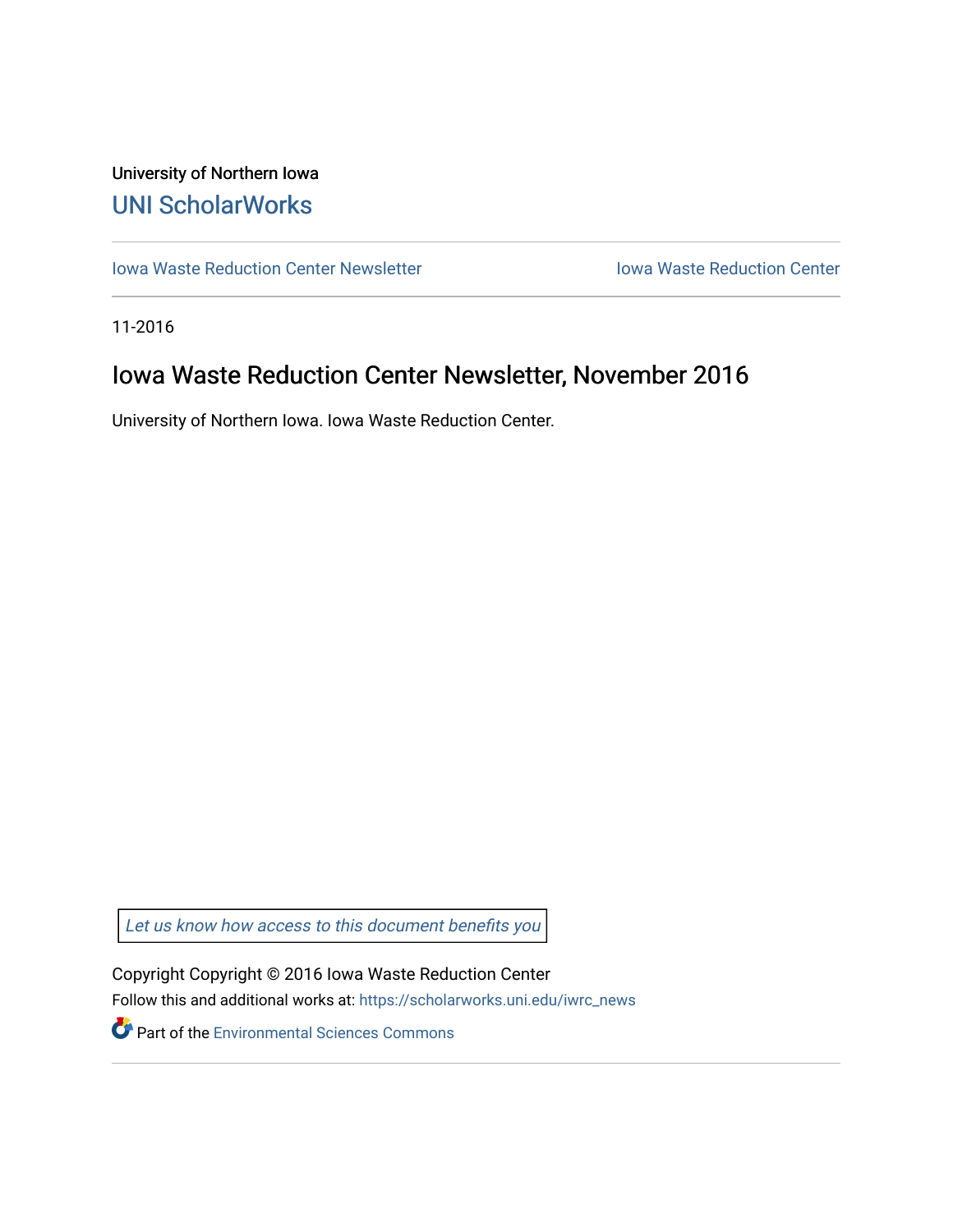#### **November 2016**



### **Stormwater Pollution Prevention Plans - What You Need to Know**

Managing all the environmental regulatory compliance activities for your business can be a full-time job in itself. Luckily, you don't need to be a regulatory expert, we're here to help! This month's feature is something that must continually be an accurate representation of your operations and be reviewed at least annually - a stormwater pollution prevention plan (SWPPP).

- What is a SWPPP?
- What businesses are required to have SWPPPs?
- What do SWPPPs entail?
- How often do SWPPPs need to be updated?
- Do I have to submit my SWPPP to the Iowa DNR?
- Do I have to hire a consultant to develop my SWPPP? **[Read More](http://iwrc.uni.edu/stormwater-pollution-prevention-plans-what-you-need-know)**

#### **IWRC Launches Brewery Certification Program**



Earlier this month, the IWRC attended the Iowa Brewer's Guild i-BEST event to officially launch the Iowa Green Brewery Certification. Through the program, Iowa craft breweries receive free technical assistance, hands-on guidance, and certification to benchmark their environmental

and sustainability efforts. **[Learn More](http://iwrc.uni.edu/green-brewery)**

#### **ICYMI - New Small Business Liaison for IDNR Air Quality**

Christine Paulson is the new Small Business Liaison for air quality at the Iowa Department of Natural Resources, effective November 1, 2016. Responsibilities of the Small Business Liaison include providing technical referral assistance to small businesses, facilitating resolution of complaints from small businesses regarding DNR's implementation of the Clean Air Act, and providing assistance to the Air Quality Bureau in developing and coordinating outreach assistance to small businesses for implementation of air quality regulatory requirements and programs. Christine may be contacted at 515-725-9510 or [Christine.Paulson@dnr.iowa.gov.](mailto:Christine.Paulson@dnr.iowa.gov)